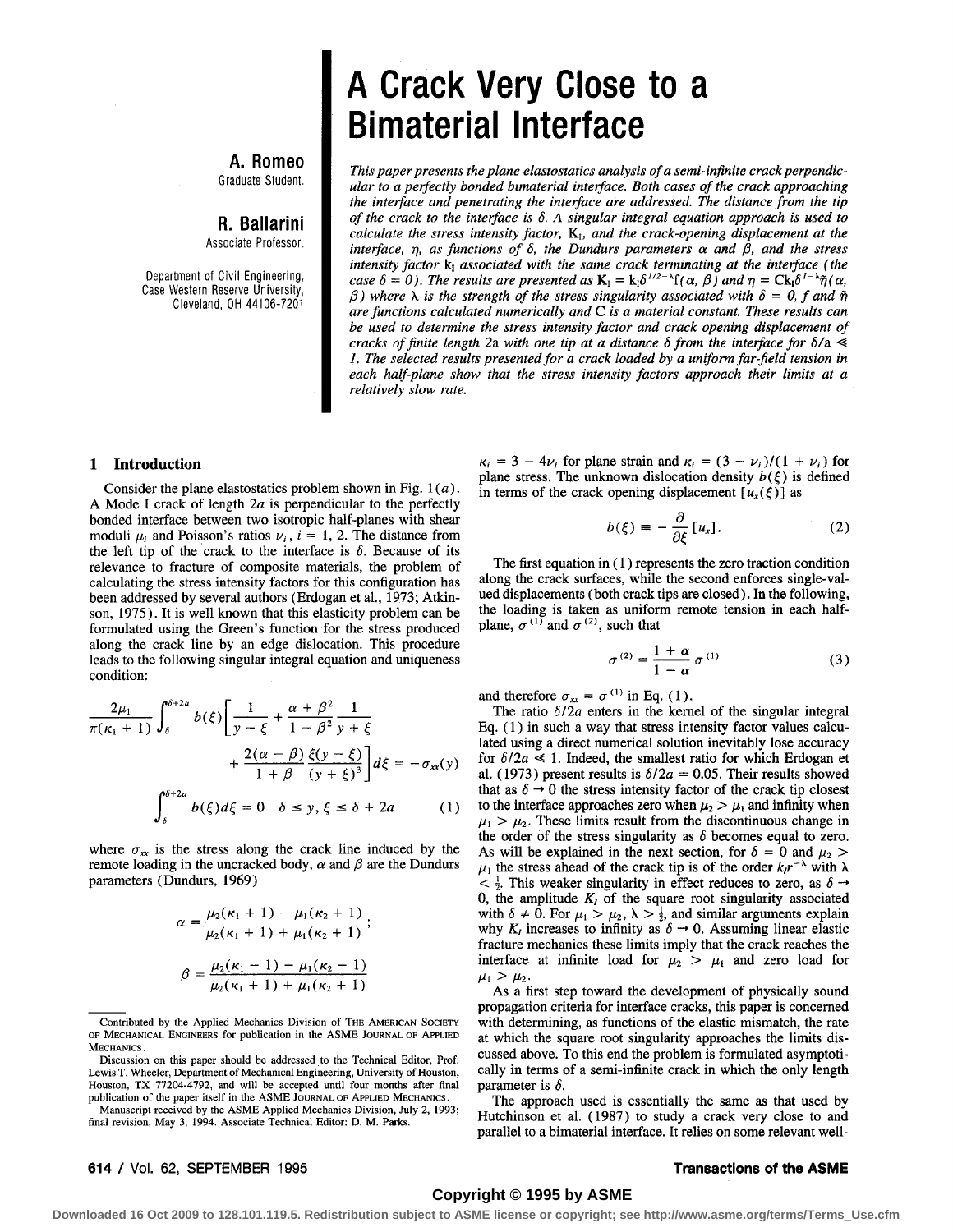

Fig. 1 **Finite length crack (a) approaching and (b) penetrating a bimaterial interface** 

known results for the asymptotic behavior of the stresses and crack-opening displacements in the vicinity of the tip of a crack impinging on a bimaterial interface. These are reviewed briefly in the next section. The solution of the semi-infinite crack problem is discussed in the third section and an example of how the asymptotic analysis can be applied to the problem of Fig.  $1(a)$  is provided in the 4th section. The last section extends the method to the case of a finite crack that penetrates a distance  $\delta$  through the interface, Fig. 1(b).

#### **2 Finite Crack Terminating at the Interface**

The results of the Williams technique analysis for a crack terminating at the interface ( $\delta = 0$  in Fig. 1(*a*)) show that the

traction ahead of the crack tip is characterized by

$$
\lim_{y \to 0^{-}} \{ \sigma_{xx}^{(2)}(y) \} = \frac{k_I}{\sqrt{2\pi}} \, (-y)^{-\lambda} \tag{4}
$$

where superscript  $(i)$  denotes "in material  $(i)$ ,"  $k_i$  is the stress intensity factor, and  $\lambda(0 \le \lambda < 1)$  is the root of the equation derived by Zak and Williams (1963)

$$
\cos\left(\lambda\pi\right)=\frac{2(\beta-\alpha)}{(1+\beta)}\left(1-\lambda\right)^2+\frac{\alpha+\beta^2}{1-\beta^2}.\qquad(5)
$$

The loci of constant  $\lambda$  in the  $\alpha$ - $\beta$  plane are shown in Fig. 2(*a*). As pointed out by Dundurs (1970), this figure clearly illustrates that for  $\alpha \rightarrow 1$  the quantity  $\lambda$  is more sensitive to the mismatch in the Poisson's ratios, while for  $\alpha \rightarrow -1$  it is more sensitive to the mismatch in the shear moduli.

Another important result from the Williams analysis relates the crack-opening displacement (COD),  $[u_x^{(1)}(y)]$ , to the stress ahead of the crack, i.e.,

$$
\lim_{y \to 0^+} {\{\sigma_{xx}^{(2)}(-y)\}} = \lim_{y \to 0^+} {\left\{-\psi \frac{\partial}{\partial y} [u_x^{(1)}(y)]\right\}}
$$
  
= 
$$
\lim_{y \to 0^+} {\{\psi b(y)\}}
$$
 (6)

where the bimaterial parameter  $\psi$  is defined as

$$
\psi = \frac{2\mu_1}{(\kappa_1+1)} \frac{1}{\sin(\lambda \pi)} \left( \frac{1+\alpha}{1-\beta^2} \right) [1 - 2\beta(\lambda - 1)].
$$

(7)

Equation (6) allows the determination of the stress intensity factor of a crack of length  $2a$  in terms of the dislocation density as

$$
k_I = \lim_{y \to 0^+} \{ \psi \sqrt{\pi} a^{\lambda} \tilde{b}(y) \} \tag{8}
$$

in which

$$
\tilde{b}(y) = a^{-(\lambda+1/2)}b(y)y^{\lambda}(2a - y)^{1/2}
$$

is the regular part of the dislocation density  $b(y)$ .





Fig. 2 Loci of (a) constant **λ** and (b) constant  $\mu$  in the  $\alpha$ - $\beta$  plane

**Journal of Applied Mechanics** SEPTEMBER 1995, Vol. 62 / 615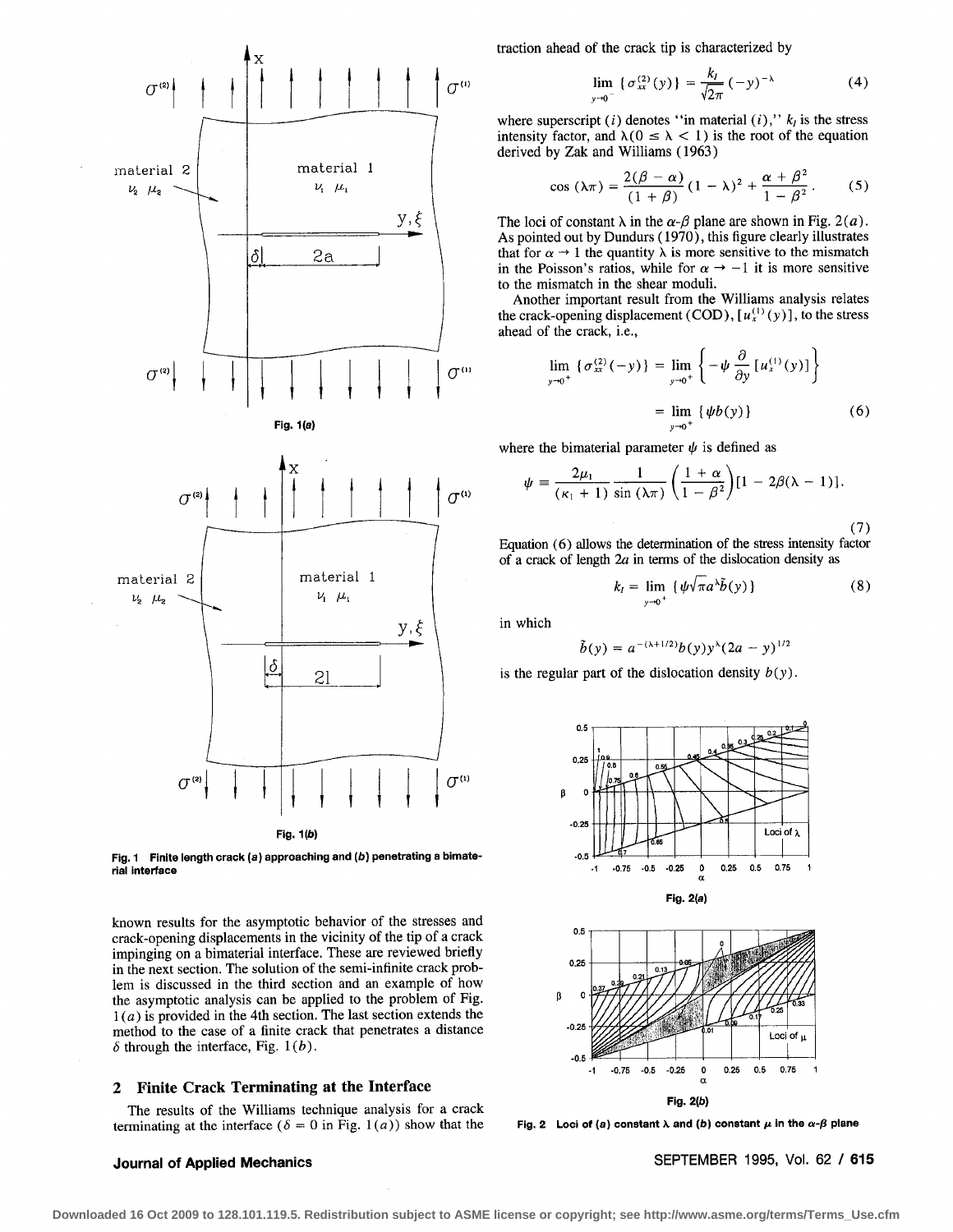It is worth noting that (8) could also be derived by studying the behavior near the crack tip of the generalized Cauchy-type integral that represents the stress  $\sigma_{xx}^{(2)}$ .

#### **3 Semi-infinite Crack Analysis**

Consider a semi-infinite crack perpendicular to the interface and terminating at a distance  $\delta$  from it. The COD at a point r  $y - \delta$  very close to the crack tip  $(r/\delta \ll 1)$  is given by  $[u_x]$  $\propto K_I r^{1/2}$ , where  $K_I$  is the stress intensity factor. For  $r/\delta \ge 1$ the COD approaches the one associated with the crack tip impinging on the interface ( $\delta = 0$ ), i.e.,  $[u_x] \propto k r^{1-\lambda}$ . The physical meaning is that since  $\delta$  is very small the COD in the far-field is indistinguishable from the COD of the same crack impinging on the interface.

Linearity and dimensional considerations ( $\delta$  is the only characteristic length) demand that

$$
\frac{K_I}{k_0\delta^{1/2-\lambda}} = f(\alpha, \beta) \tag{9}
$$

where  $f$  is a function of the Dundurs parameters only. This type of argument was employed by Hutchinson et al. (1987) and He and Hutchinson (1989).

It should be noted that this last result was derived by Atkinson (1975) by applying the Mellin transform to the integral equation









Fig. 3 Loci of (a) constant  $f$ , (b) constant  $f^*$ , and (c) constant  $\tilde{\eta}$  in the  $\alpha$ - $\beta$  plane

**616** / Vol. 62, SEPTEMBER 1995 **Transactions of the** ASME



Fig. 4 Loci of constant h in the  $\alpha$ ,  $\beta$ -plane

and using the Wiener-Hopf technique. He showed that the stresses ahead of the crack are given by (using the notation in his paper)

$$
\sigma_{xx} \approx \epsilon^{1/2} r^{-1/2} \{ \sum_{k=1}^{N} A_k \epsilon^{s_k^r - 2} + O(\epsilon^{3s_1^r - 4}) \}
$$
 (10)

where the  $A_k$  are constants independent of  $\epsilon$ ,  $\alpha_1$  and  $\beta$  are material constants (not to be confused with the Dundurs parameters), and  $s'_k$  are the N real roots (Re(s) > 1) of the equation

$$
\cos (\pi s) + \alpha_1 - \beta (s-1)^2 = 0. \tag{11}
$$

It can be easily shown that the dominant term of the stress given by (10) corresponds to that produced by the stress intensity factor defined by relation (9), the constants  $A_k$  being identified with the values of  $k_l f(\alpha, \beta)$ , and  $s_l = 2 - \lambda$ . Atkinson developed his solution for a constant pressure loading, but did not present numerical results for coefficients  $A_k$ . The main contribution of the present paper is that it presents complete results for these universal functions.

As will be described in the next section, (9) provides a powerful tool for the asymptotic analysis of finite length cracks approaching a bimaterial interface. The values of the function  $f(\alpha, \beta)$  were calculated by integrating numerically (1) for  $2a = \infty$ . The details of the solution procedure are given in the Appendix.

The loci of constant f in the  $\alpha$ - $\beta$  plane are shown in Fig.  $3(a)$ . It is interesting to note that the sensitivity of f to changes in shear moduli and Poisson ratios is qualitatively the same as that of the singularity coefficient  $\lambda$ .

### **4 Finite Crack Very Close to the Interface**

The numerical scheme used for solving the singular integral equation for the finite crack depicted in Fig.  $1(a)$  becomes unstable when the ratio  $\delta/2a$  assumes very small values. For these cases, an indirect method based on asymptotical analysis is recommended for computing the stress intensity factor. This approach relies on the combination of (9) and the stress intensity factor  $k_l$  associated with the finite crack terminating at the interface  $(\delta = 0)$ .

As an example, consider the case of a crack acted upon by a uniform remote tension field in the two connected half-planes according to (3). As shown in the Appendix the stress intensity factor  $k_l$  can be represented as

$$
\frac{k_l}{\sigma\sqrt{\pi a^\lambda}} = h(\alpha, \beta). \tag{12}
$$

The loci of constant h in the  $\alpha$ - $\beta$  plane are shown in Fig. 4. It is observed that the stress intensity factor for this problem is yet another parameter that is more sensitive to the mismatch in the Poisson's ratios for  $\alpha \rightarrow 1$ , while for  $\alpha \rightarrow -1$  it is more sensitive to the mismatch in the shear moduli. Combining (9) and (12) leads to the following expression for the stress intensity factor of a crack of length  $2a$  at a distance  $\delta$  from the interface: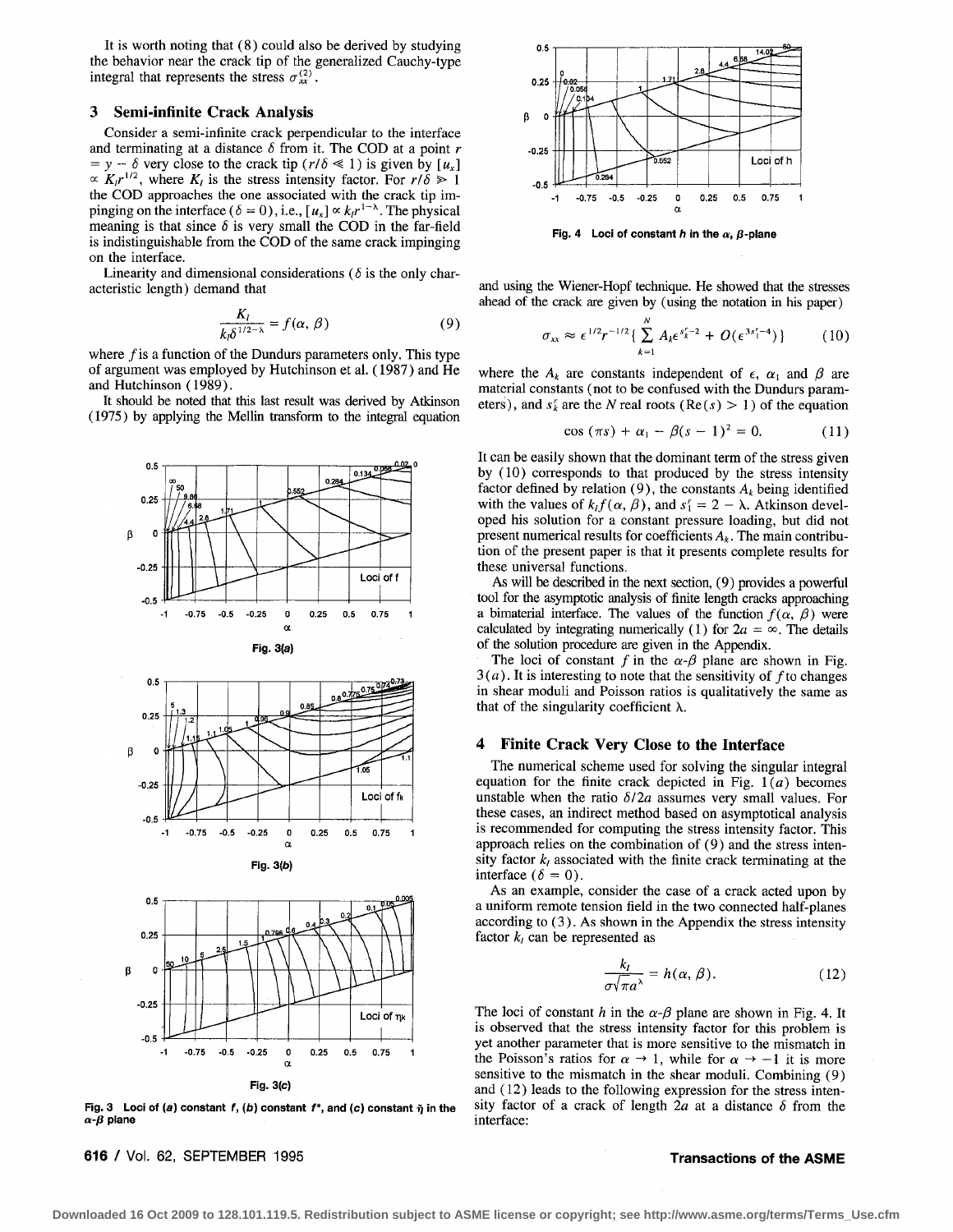

Fig. 5 Numerical instability and transition to the asymptotical solution of g for small  $\delta/a$  ratios for (a)  $\alpha = 4\beta = \frac{9}{11}$  and (b)  $\alpha = 4\beta = -\frac{9}{11}$ 

$$
\frac{K_I}{\sigma\sqrt{\pi}a^{1/2}} = g(\alpha, \beta) = \left(\frac{\delta}{a}\right)^{1/2-\lambda} f(\alpha, \beta)h(\alpha, \beta);
$$
  

$$
\delta/a \to 0.
$$
 (13)

Selected results for the asymptotic value of the stress intensity factor as calculated using (13) are presented in Figs.  $5(a)$  and 5(b) for  $\alpha = 4\beta = \pm \frac{9}{11}$ ; these values of the Dundurs parameters include  $\nu_1 = \nu_2$  and  $\mu_2/\mu_1 = 10$  or  $\mu_1/\mu_2 = 10$ . The solid lines in these plots are the values of the stress intensity factor calculated through a direct numerical solution of (1) along the finite interval. The procedure used for these calculations is outlined in the Appendix. As expected the direct solution for a given number of integration points breaks down as the distance from the crack tip to the interface assumes relatively small values. The asymptotic solution approaches the envelope defined by the value of  $\delta/a$  at which the direct numerical solution, for a given value of integration points, becomes unstable.

The most interesting results of this analysis is that the stress intensity factor approaches the aforementioned limits at relatively slow rates. For significant elastic mismatch,  $\alpha = 4\beta =$  $\frac{9}{11}$ , the stress intensity factor for  $\delta/a = 0.001$  is approximately 30 percent of the nominal value associated with no interface. These results suggest that although the stress intensity factor for  $\mu_2 > \mu_1$  approaches zero, this limit is associated with distances  $\delta$ much smaller than the plastic zone that inevitably surrounds the crack tip. The leading edge of the plastic zone will thus reach the interface at a finite load. Perhaps more importantly, cracks in typical engineering materials will have extremely small  $\delta$  values that will invalidate a continuum mechanics formulation.

#### Finite Crack Extending Through the Interface  $\overline{5}$

The asymptotical technique described in the previous sections can be easily extended to other interface crack problems. The natural extension of the previous formulation is to a finite crack of length  $2l = 2(a + b)$  that has extended beyond the interface a distance  $\delta = 2b \ll l$  (Fig. 1(b)). This problem can be reduced to a set of coupled singular integral equations using the same Green's function approach that is used to derive (1) (Erdogan and Biricikoglu, 1973). These equations are written symbolically in terms of the dislocation densities  $b^{(i)}(\xi)$  ( $i = 1, 2$ ):

$$
A_1 \int_0^{2a} b^{(1)}(\xi) K_{1i} d\xi + A_2 \int_{-2b}^{\infty} b^{(2)}(\xi) K_{2i} d\xi = -\sigma^{(i)}
$$
\n
$$
(i = 1, 2)
$$
\n
$$
\int_0^{2a} b^{(1)}(\xi) d\xi + \int_{-2b}^0 b^{(2)}(\xi) d\xi = 0 \qquad (14)
$$

where  $K_{ii}$  (*i*, *j* = 1, 2) are Cauchy-type kernels. The first two Eqs. (14) represent the traction boundary conditions, while the third enforces single-valued displacements. The condition on the dislocation density required to insure compatibility at the interface is given by

$$
\lim_{y \to 0^+} b^{(2)}(y)/b^{(1)}(-y) = F(\alpha, \beta, \mu) \tag{15}
$$

where

l

$$
(1 + \alpha)\beta + (\alpha - \beta)
$$
  
 
$$
\times (1 - \beta)(-1 + 4\mu - 2\mu^{2})
$$
  

$$
F(\alpha, \beta, \mu) = \frac{- (1 - \beta^{2}) \cos (\mu \pi)}{(1 + \alpha)(-1 + 2\beta - 2\beta\mu)}
$$
 (16)

and  $\mu$  is the power of the stress singularity, which satisfies the characteristic equation

$$
(1 - \beta^2)(1 + \cos^2 \mu \pi)
$$
  
+ 2[2\alpha\beta - 1 - (2\alpha\beta - \beta^2) \cos \mu \pi] + 4\mu(2 - \mu)  
[(\alpha - \beta)^2(1 - \mu)^2 - \alpha\beta + \beta(\alpha - \beta) \cos \mu \pi] = 0.

The loci of constant  $\mu$  are plotted in Fig. 2(b).

Again a direct solution of Eqs. (14) is inadequate for very small  $b/a$  ratios and an alternative approach is furnished by the asymptotical analysis. The reference problem is still the finite crack of length 2l terminating at the interface. The semi-infinite analysis on the other hand has to be redefined, since the crack tip is now located beyond the interface at a distance  $\delta$  from it. As before, the far-field COD has to approach the one associated with no penetration,  $[u_x] \propto k r^{1-\lambda}$ , and in the vicinity of the crack tip the COD is given by  $[u_x] \propto K_I r^{1/2}$ . However, an additional requirement is that the COD at the interface be of the order  $r^{1-\mu}$ . Equation (9) still applies with  $f(\alpha, \beta)$  replaced by the new function  $f^*(\alpha, \beta)$  whose values are computed by solving numerically the proper set of integral equations (see Appendix); the loci of this function in the  $\alpha$ - $\beta$  plane are plotted in Fig.  $3(b)$ .

Combining  $(9)$  and  $(12)$  leads to the asymptotical expression of the stress intensity factor of a finite crack of length 2l the has penetrated in material 2 by the distance  $\delta = 2b \ll l$ 

$$
\frac{K_I}{\sigma^{(1)}\sqrt{\pi}I^{1/2}} = g^*(\alpha, \beta)
$$

$$
= \left(\frac{2c}{1+c}\right)^{1/2-\lambda} f^*(\alpha, \beta)h(\alpha, \beta) \qquad (17)
$$

where

 $c = b/a$ .

The predictions of Eq. (17) are valid in the limit  $\delta/l \rightarrow 0$ . Figures 6 and 7 show the convergence of the nondimensional stress intensity factor values found by direct numerical integration to the asymptotic solution given by (17) for the two material combinations already used in the previous sections,  $\alpha = \pm$  $\frac{9}{11}$  = 4 $\beta$ . Note that the for the case  $\alpha = +\frac{9}{11} = 4\beta$ , which corresponds to  $\lambda = 0.347$ , the rate of convergence is much slower than for  $\alpha = -\frac{9}{11} = 4\beta$  ( $\lambda = 0.755$ ).

Note that the asymptotic analysis can be used to compute not only stress intensity factors but also other quantities such as the

## **Journal of Applied Mechanics**

SEPTEMBER 1995, Vol. 62 / 617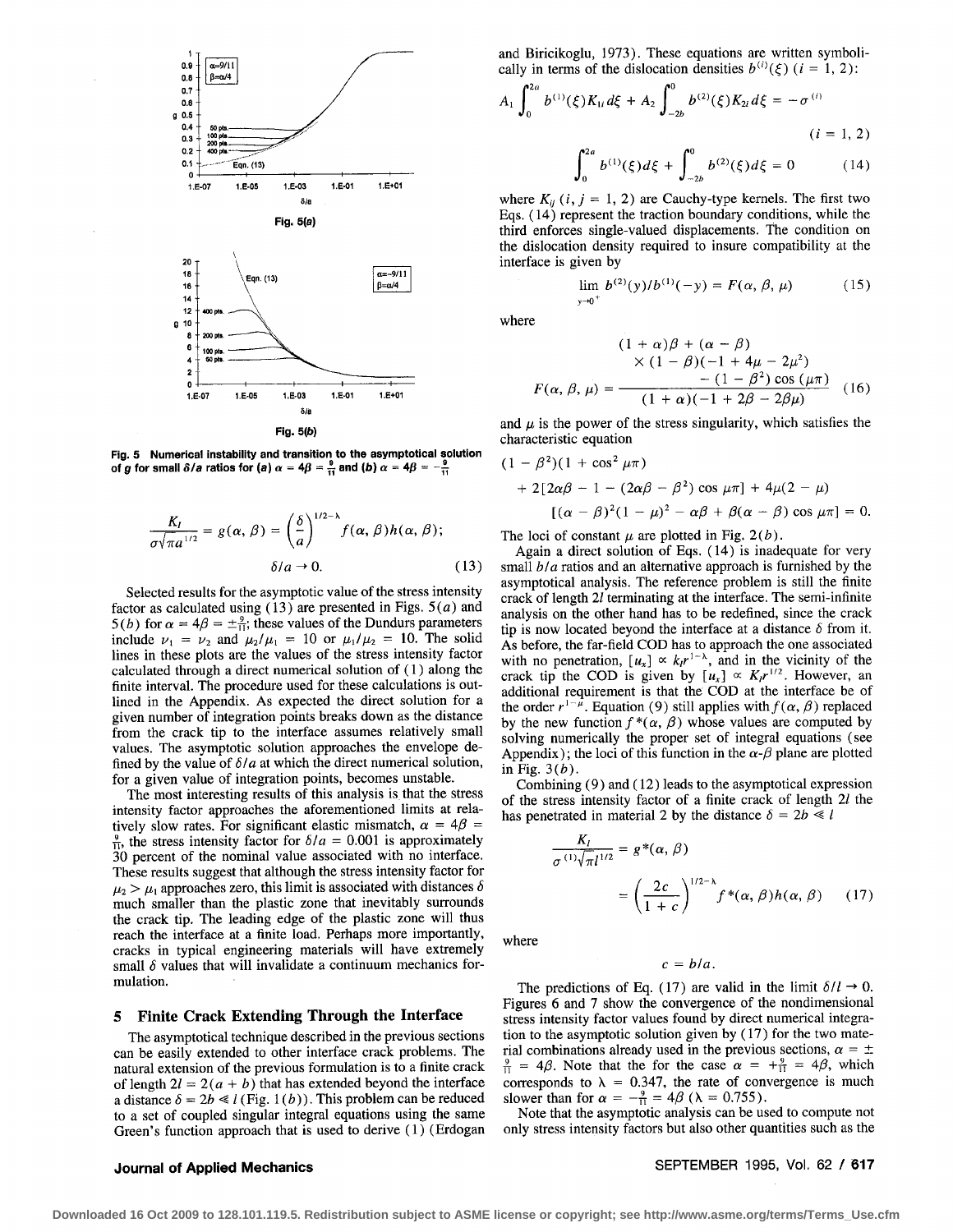

Fig. 6 **Numerical instability and transition to the asymptotical solution**  of  $g^*$  for small  $\delta/a$  ratios for  $\alpha = 4\beta = \frac{9}{11}$ 



Fig, 7 **Numerical instability and transition to the asymptotical solution of g<sup>\*</sup> for small**  $\delta/a$  **ratios for**  $\alpha = 4\beta = -\frac{9}{11}$ 

crack-opening displacement at the interface. In fact, for a semiinfinite crack the COD at the interface,  $\eta$ , is given by

$$
\eta = \frac{1 + \kappa_1}{2\mu_1} k_l \delta^{1 - \lambda} \tilde{\eta}(\alpha, \beta)
$$
 (18)

where  $\tilde{\eta}$  is a function of the Dundurs parameters whose loci are shown in Fig.  $3(b)$ . The asymptotic expression of the crackopening displacement at the interface for the finite crack in Fig.  $1(b)$  is then given by

$$
\eta_f = -\sqrt{\pi} \phi_1 \delta \left( \frac{l}{\delta} \right)^{\lambda} h(\alpha, \beta) \tilde{\eta}(\alpha, \beta) \quad \delta / l \to 0 \quad (19)
$$

where

$$
\phi_1=-\frac{\sigma^{(1)}(\kappa_1+1)}{2\mu_1}.
$$

### **6 Conclusions**

The numerical schemes that are used to solve integral equations describing the elastostatics problems of finite length cracks close to a bimaterial interface are not accurate when the relative distance  $\delta$  from the crack tip to the interface becomes very small. An asymptotic analysis has been developed that provides accurate stress intensity factors for such problems and gives insight into their rate of change as  $\delta \rightarrow 0$ . For the case of a crack approaching or penetrating a bimaterial interface, it has been shown that the stress intensity factor at the leading crack tip approaches its limiting value at a slow rate. These results suggest that propagation criteria for such problems are associated with nonlinear processes. The technique presented in this paper can be used to solve a class of problems in which a small parameter leads to an unstable direct numerical solution of the governing equations.

#### **Acknowledgment**

This work was supported by the Lewis Research Center under Grant NAG3-856.

#### **References**

Let

Atkinson, C., 1975, "On the Stress Intensity Factors Associated with Cracks Interacting with an Interface Between Two Elastic Media," *International Journal of Engineering Science,* Vol. 13, pp. 489-504.

Dundurs, J., 1969, "Elastic Interaction of Dislocations with Inhomogeneities," *Mathematical Theory of Dislocations,* T. Mura, ed., ASME, New York, pp. 70-114.

Dundurs, J., and Lee, S., 1970, "Stress Concentrations Due to Edge Dislocation<br>Pile-ups in Two-phase Materials," Scripta Metallurgica, Vol. 4, pp. 313–314.<br>Erdogan, F., and Biricikoglu, V., 1973, "Two Bonded Half Planes wi

11, pp. 745-766.

Erdogan, F., Gupta, G. D., and Cook, T. S., 1973, "Numerical Solution of Singular Integral Equations," *Mechanics of Fracture,* Vol. 1, G. C. Sih, ed., Noordhoff International Publishing, pp. 368-425.

He, M. Y., and Hutchinson, J. W., 1989, "Crack Deflection at an Interface Between Dissimilar Elastic Materials," *International Journal Solids Structures*, Vol. 25, No. 9, pp. 1053-1067.

Hutchinson, J. W., Mear, M. E., and Rice, J. R., 1987, "Crack Paralleling an Interface Between Dissimilar Materials," ASME JOURNAL OF APPLIED MECHAN-ICS, Vol. 54, No. 4, pp. 828-832.

Miller, G. R., and Keer, L. M., 1985, "A Numerical Technique for the Solution of Singular Integral Equations of the Second Kind," *Quarterly of Applied Mathematics,* Vol. 42, pp. 455-465.

Rubinstein, A. A., 1992, "Stability of the Numerical Procedure for Solution of Singular Integral Equations on Semi-Infinite Interval. Application to Fracture Mechanics," *Computers & Structures,* Vol. 44, No. 1/2, pp. 7t-74.

Zak, A. R., and Williams, M. L., 1963, "Crack Point Stress Singularities at a Bi-Material Interface," ASME JOURNAL OF APPLIED MECHANICS, Vo1. 30, pp. 142-143.

#### **APPENDIX**

$$
A_i = \frac{2\mu_i}{\pi(1+\kappa_i)} \quad (i=1, 2)
$$

$$
M = \frac{\alpha + \beta^2}{1 - \beta^2}; \quad N = \frac{2(\alpha - \beta)}{1 + \beta}; \quad S = \frac{1 + \alpha}{1 - \beta^2};
$$
  
\n
$$
P = \frac{\alpha - \beta^2}{1 - \beta^2}; \quad Q = \frac{2(\alpha - \beta)}{1 - \beta}; \quad T = \frac{1 - \alpha}{1 - \beta^2};
$$
  
\n
$$
K_{11}(\xi, y) = \frac{1}{y - \xi} + \frac{M}{y + \xi} + \frac{\xi(y - \xi)N}{(y + \xi)^3};
$$
  
\n
$$
K_{12}(\xi, y) = S\left[\frac{1}{y - \xi} - 2\beta \frac{\xi}{(y - \xi)^2}\right];
$$
  
\n
$$
K_{21}(\xi, y) = T\left[\frac{1}{y - \xi} + 2\beta \frac{\xi}{(y - \xi)^2}\right];
$$
  
\n
$$
K_{22}(\xi, y) = \frac{1}{y - \xi} - \frac{P}{y + \xi} - \frac{\xi(y - \xi)Q}{(y + \xi)^3}.
$$
 (A1)

The following procedures were used to solve the integral equations numerically.

### **Crack of Length 2a at Distance 5 From the Interface**   $(\delta \geq 0)$

The integral equations for this case are

$$
A_1 \int_{\delta}^{\theta + 2a} b(\xi) K_{11}(\xi, y) d\xi = -\sigma^{(1)}
$$
  

$$
\int_{\delta}^{\delta + 2a} b(\xi) d\xi = 0 \quad \delta \le y, \xi \le \delta + 2a
$$

The case  $\delta = 0$  corresponds to a crack impinging on the interface. For the numerical computation these equations are rendered in nondimensional form and normalized in the interval  $[-1, 1]$  by means of the transformations

**618 / Vol. 62, SEPTEMBER 1995 Transactions of the ASME**